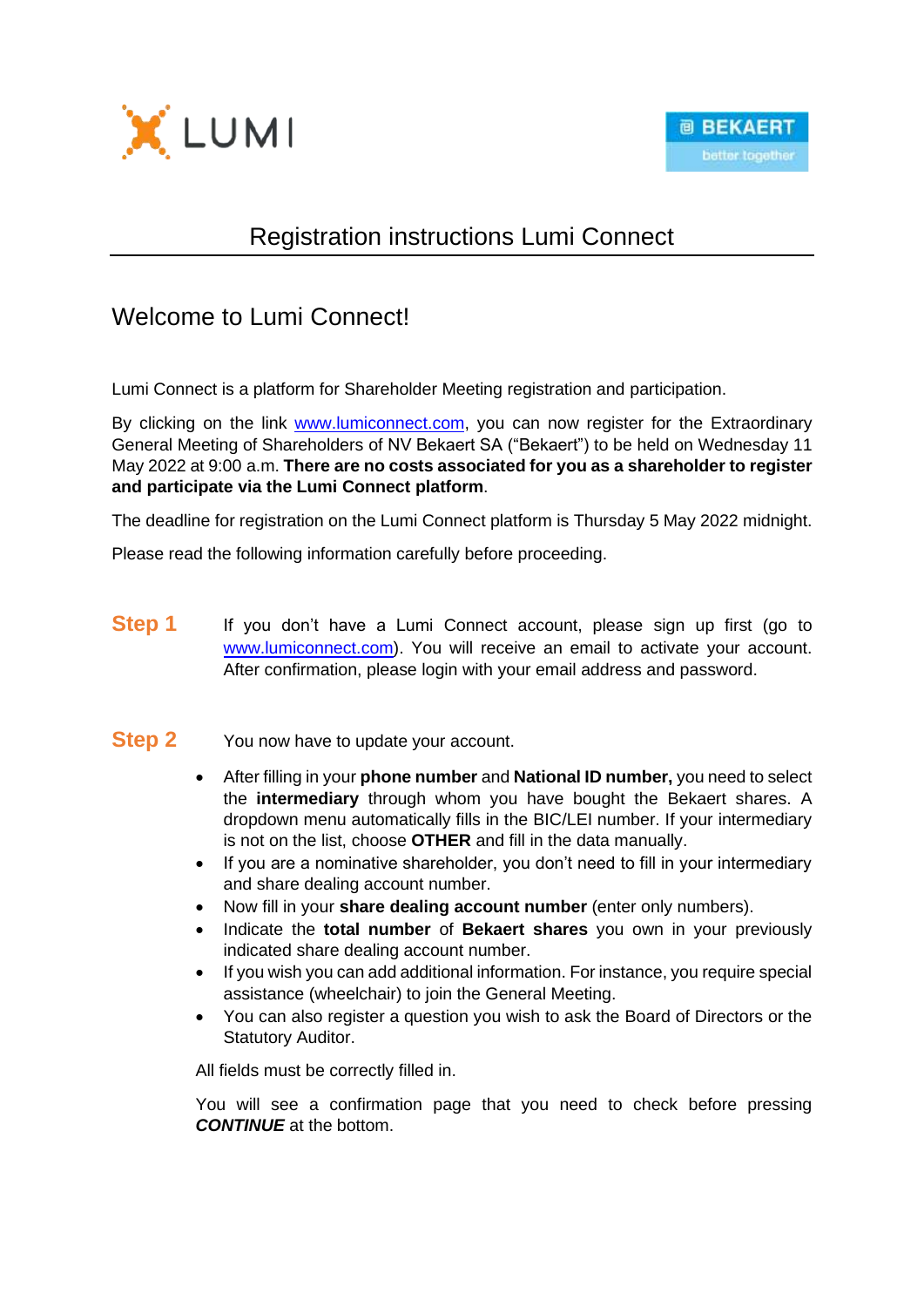### **Step 3** You are now requested to indicate how you would like to participate:

- **Request to attend** (in person in the room, with voting during the AGM)
- **Request to attend the virtual meeting** (with voting remotely during the virtual AGM)
- **Nominate a proxy** (the Company Secretary of Bekaert or someone of your choice who can vote on your behalf with voting instructions)
- Then click on **FINISH** to finalize your registration.

#### **What will happen next?**

Pre-meeting timeline:

#### **Record date** Day 14

On Wednesday 27 April 2022 midnight, the legal registration date ends. In order to vote you should own the shares on this date.

#### **Closing date** Day 6

As a shareholder you must have registered on Lumi Connect the latest by Thursday 5 May 2022 in order to attend the meeting.

Day 5

#### **Lumi starts verification**

Starting Friday 6 May 2022, Lumi will check with your intermediary if you are the beneficiary of your indicated shares, based on the registration data you have provided.

Upon approval, you will be notified by email that your registration has been approved. In the mail, you will receive a login and password to attend the (virtual) General Meeting.